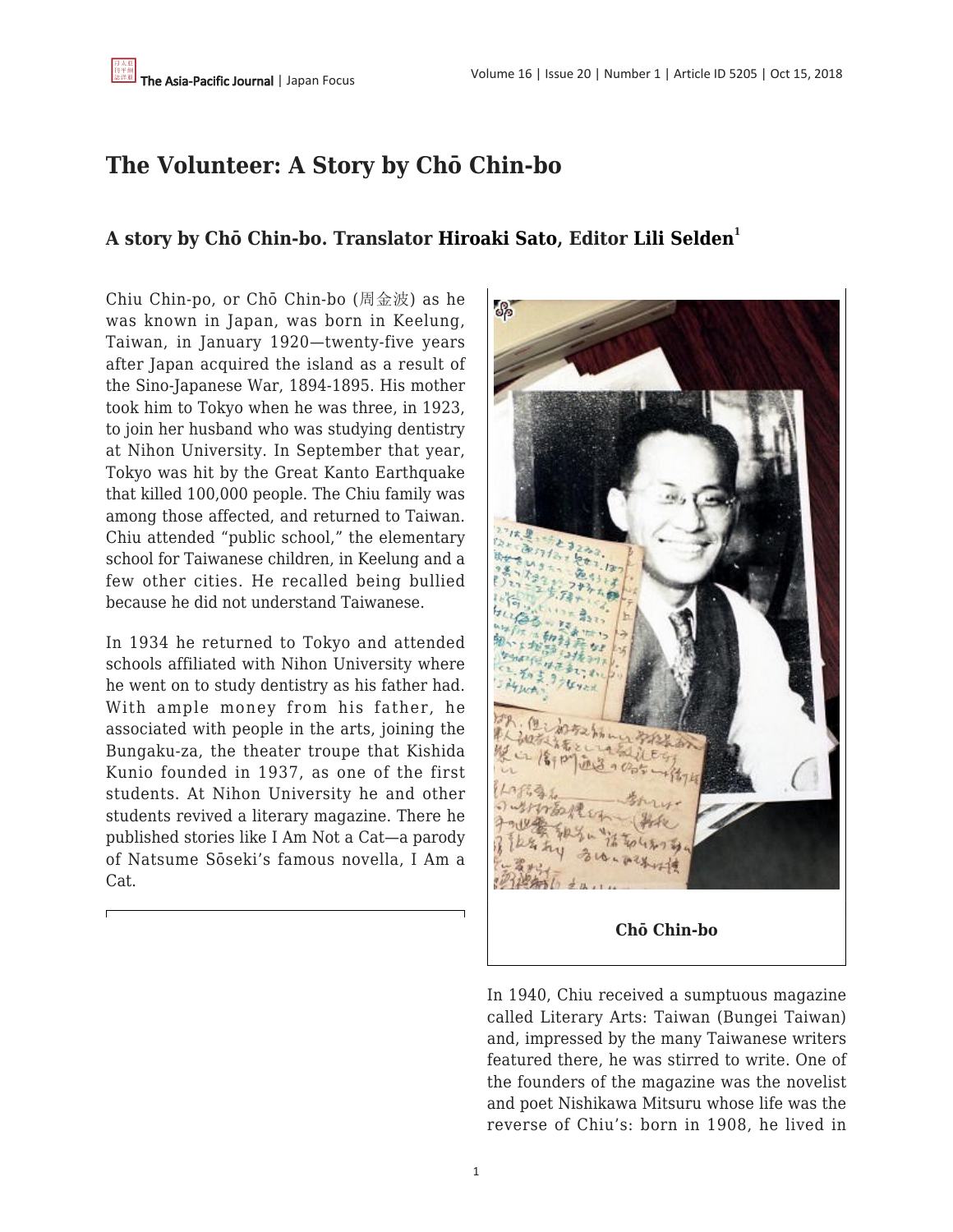Taiwan since he was three and until he attended Waseda University. He was forced to leave Taiwan after Japan's defeat in 1945.

After graduating from Nihon University in the spring of 1941, Chiu returned to Keelung to join his father's dental clinic and became a member of Literary Arts: Taiwan. He wrote the story translated here, The Volunteer (Shiganhei), when the Governor-General, Admiral Hasegawa Kiyoshi, announced a plan for military volunteerism in June 1941. The story won the magazine's first prize. (The idea of military volunteerism, shigansei, was promoted in Taiwan after Japan expanded its war in China in 1937. In April 1942, the first year that the program was implemented, 1,000 volunteers were accepted out of more than 400,000 applicants. In September 1944, conscription began.)



Following Japan's defeat, Taiwan reverted to

China, and General Chiang Kai-shek's Kuomintang took over, bringing his army and people from China with him. Initially the Taiwanese welcomed them, but soon appalled by Chiang and his men's abuse and corruption, they developed strong anti-China sentiments. On February 28, 1947, a riot erupted, and in the ensuing weeks between 18,000 and 28,000 people were killed. Chiu was arrested and tortured by Chiang's police and military police. Subsequently, Chiu largely stopped his literary activities and his reputation as a writer in Japanese seriously suffered. He died in Keelung, in 1996. In the 1990s, a series of books was published reassessing his Japanese writings.

—Hiroaki Sato

Most of the information here on Chiu comes from [Asahi Keiko's](http://www.lang.osaka-u.ac.jp/~s_aono/zjcidian/zuojia3/z/zhou/jinbo/jinbo.htm) [entry on him in the online](http://www.lang.osaka-u.ac.jp/~s_aono/zjcidian/zuojia3/z/zhou/jinbo/jinbo.htm) [dictionary of modern Chinese](http://www.lang.osaka-u.ac.jp/~s_aono/zjcidian/zuojia3/z/zhou/jinbo/jinbo.htm) [writers](http://www.lang.osaka-u.ac.jp/~s_aono/zjcidian/zuojia3/z/zhou/jinbo/jinbo.htm).

## **The Volunteer**

The Takasago-maru was gradually turning its hull. Loaded with tons of gifts for those waiting to welcome it, it moved ponderously. Carrying youth about to have reunions with their hometown or expecting their parents' abundant favor, or those full of fantasies about the romance of the South, the ship was now about to deliver them to the bosom of their hometown. Entranced by the stylish make of the Takasago-maru, I indulged in my own thoughts for a while.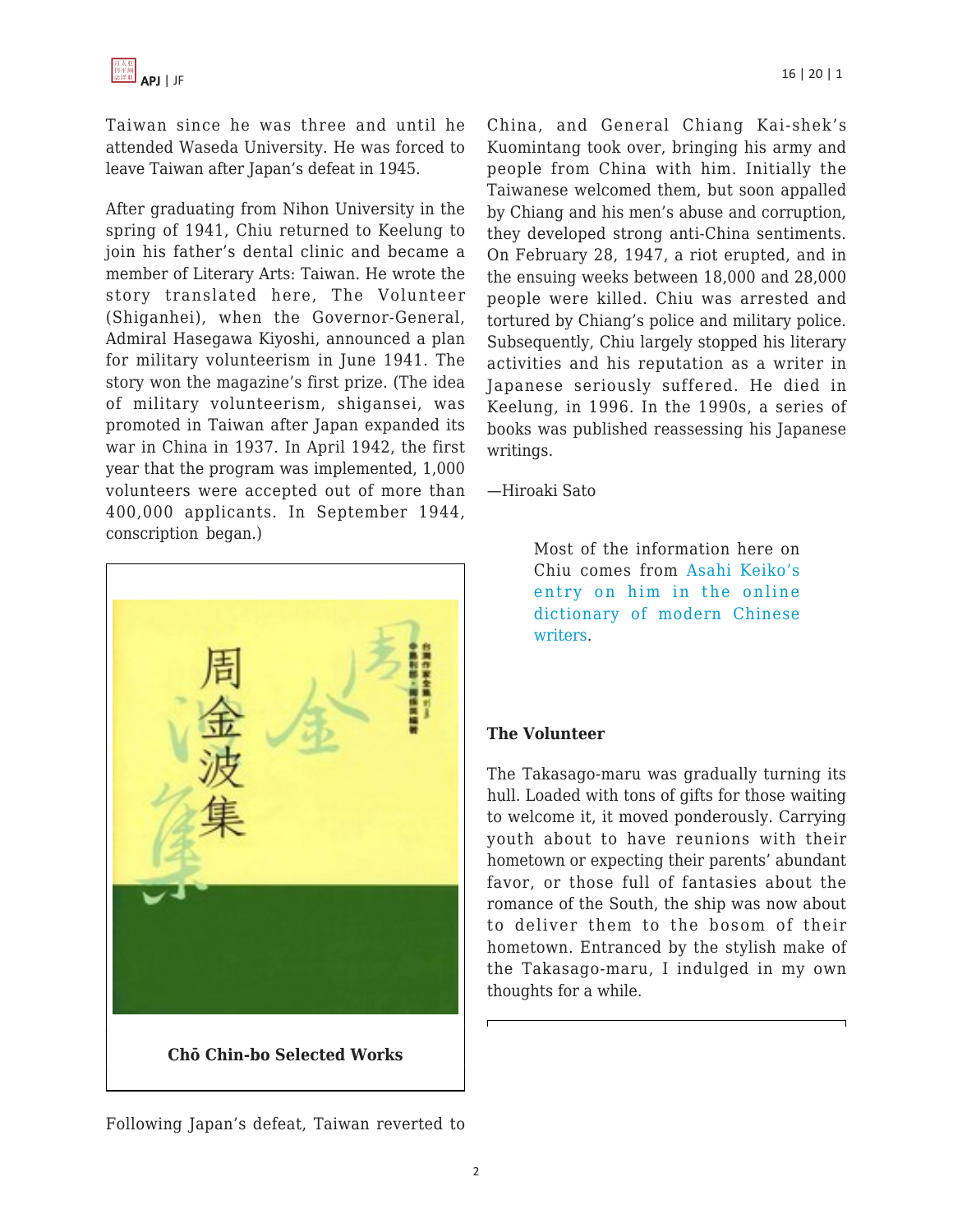

The ship that had carried me like this until eight years ago was one of the Yoshino-maru class, but I remember how it had nurtured the sweet, ample dreams of my student days. The last one that had brought me home—triumphant now that I was a college graduate—was the Asahi-maru, I recall, but, I don't know why, I regarded the welcomers' enthusiasm as if it were all someone else's business and disembarked, feeling dark, depressed. Maybe that was because a whiff of sadness was lurking in me over the fact that I'd parted with the Tokyo life I'd lived for years, all alone, free. Solitude may make you feel lonesome, and freedom perilous, but I had felt a meaning in that life. Now I forgot even thinking of such a life. You've come home triumphant—the moment I was told that, I'd begun to take root in the red-brick floor of my house. That is, the complications of my profession and my family life had in no time sealed me in.

If today I hadn't had this errand of welcoming my younger brother-in-law Meiki on the pier like this, I wouldn't have been blessed with these pleasant reflections. Meiki came back by the same shipping route as mine.

As I was remembering this and that, I was tempted to take off my jacket and hang it from my shoulder. It was then that a man came out through the crowd, took off his Defense Organization hat and politely asked, "Haven't you come here to welcome Chō Meiki-kun?"

"So, you knew. I remember you as Taka-san."

"Yes, I'm Taka Shinroku. How do you do. I've come here, too, to welcome Chō-kun back."

At first I was puzzled. I'd thought I was the only one who knew Meiki was coming home. I don't like fussy welcomes, please don't tell my family about this, Meiki had told me. But Taka Shinroku laughed, saying, I also received a letter like that.

"——So you are from Meiki's school. I had no idea. I'm also a graduate of T junior high  $\mathrm{school}^2$  so we are a senior and a junior, aren't we?" Feeling oddly friendly toward him, I invited him to sit next to me. He was a pleasant young man.

Yet he looked embarrassed at this and said firmly, "No, I may be from the same school, but that was when it was a public school. $^3$  I didn't go any further than higher elementary school.<sup>4</sup>"

"I see. Your National Language $5$  is so good, until just now I thought for sure you'd graduated from junior high.<sup>6</sup>"

That was not flattery. Oops, wasn't what I thought. I had come to recognize him because I was sort of enchanted by his masterful use of the National Language. He also had a reputation for filial piety. Anyone exposed to his proper etiquette would have assumed that he'd gone beyond junior high.

While we were talking, the Takasago-maru had come so close to the pier it almost touched it. The welcoming throngs surged like an avalanche and surrounded the upper end of the gangplank.

"Shall we go?"

Even while talking to me, Taka Shinroku appeared constantly distracted by the ship. But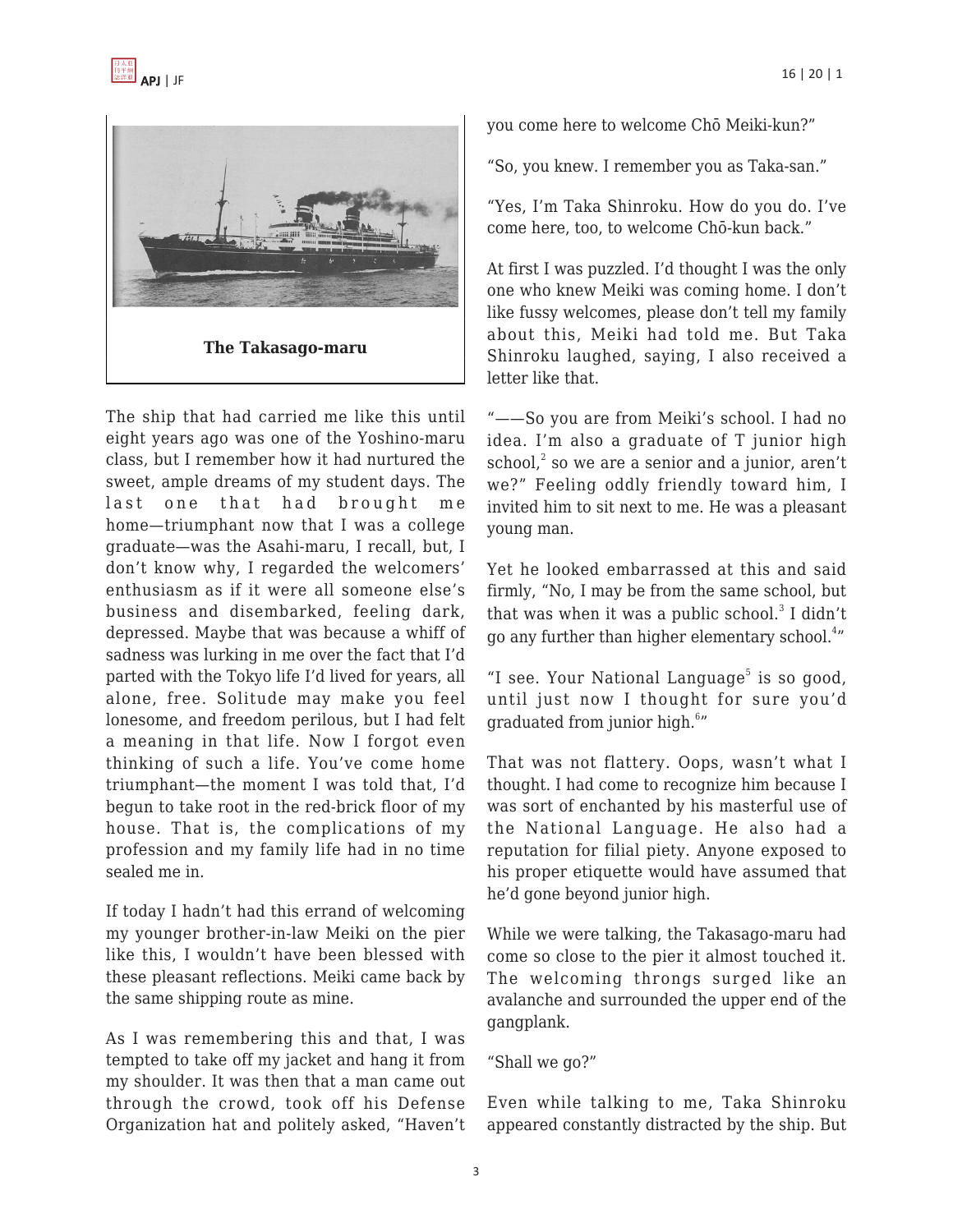I couldn't stand the humid heat and the oppressive air created by the crowd.

"He'll come up toward the end anyway, so we better wait here. It'll be less crowded."

"I'd like to see him sooner to see how he's changed."

He mumbled to himself as if resigned, but various emotions appeared to come and go in his face. Is he missing his friend or is he envious of him? I looked at his neck awhile as he hung his head. He had left his hair long but it didn't have any unclean sense at all. It was a sturdy neck. His shoulders were tough, wide.

"Does he write you from time to time?"

"A letter a month on the average, but he doesn't write so often as he does to you. Meiki seldom writes home, so they asked me to tell him to write, so I did, and he said there's no one who would read his letters for them. That's why he mainly writes you, his older brother-inlaw, he wrote in his reply."

"So that was his excuse. He writes me often enough, I must say. Some months he doesn't write at all, but sometimes he writes three or four letters a month, one after another. At times I have to serve as a spokesman, even have to negotiate about money for him. Worse, they scold me because of Meiki."

We laughed. The ship passengers had come up. A human fence formed before where we sat. Finally, we rose to our feet and looked for Meiki over people's shoulders here and there, but we couldn't find him.

"He isn't here. He must be behind the last people." Taka Shinroku, who was taller, said he couldn't see him.

"He's born to take it easy. He doesn't do things like going ahead of others, I guess."

"Still, coming up at the rear is a shame for a

Keelung-ite."

I get hot easily, and my shirt was already wet with sweat and clinging to my body. I'm a Keelung-ite after all. I'm unlikely to make a mistake at the pier I'm used to, I thought, and I made bold and sat back down on the bench, urging Taka Shinroku to do the same.

Someone like Meiki can't possibly race to be first—so I was convinced for a reason. In his recent letters he had a number of words criticizing the crowdedness of vehicles in the Imperial Capital.<sup>7</sup> Why do they compete to be the first? These are really despicable people, he wrote me, finding me, as he always does, to be the outlet for his complaints and grumbling. How will he, who has called people despicable, look today, I wondered playfully, but, in truth, I was too hot to really think about such things. In what way has he changed? Like Taka Shinroku, I wanted to see him as soon as possible. Since he entered professional school,<sup>8</sup> he hadn't returned during either of the two summer breaks. To know how he had changed, there was nothing other than his monthly letters. But he must surely have changed. The complaints and grumblings he lined up weren't his usual moaning. In every letter he hadn't slackened his persistent pursuit. I thought such growth rather admirable. No matter how favorably you look at it, among the students from this island studying in Tokyo, so many mediocre sons and daughters stand out. Their years in Tokyo up, each raised a shingle in their hometowns triumphantly, calling themselves part of the intelligentsia, flaunting the degree of bachelor of arts,<sup>9</sup> but in reality none of them has any substance. I am no exception, but because I had directly experienced this, I couldn't stand the thought that these people would be dismissive of Taiwanese culture.

As a consequence, in Meiki's case, however dangerous a trick he might be performing, I wanted to bless him just for the fact that he could pull it off.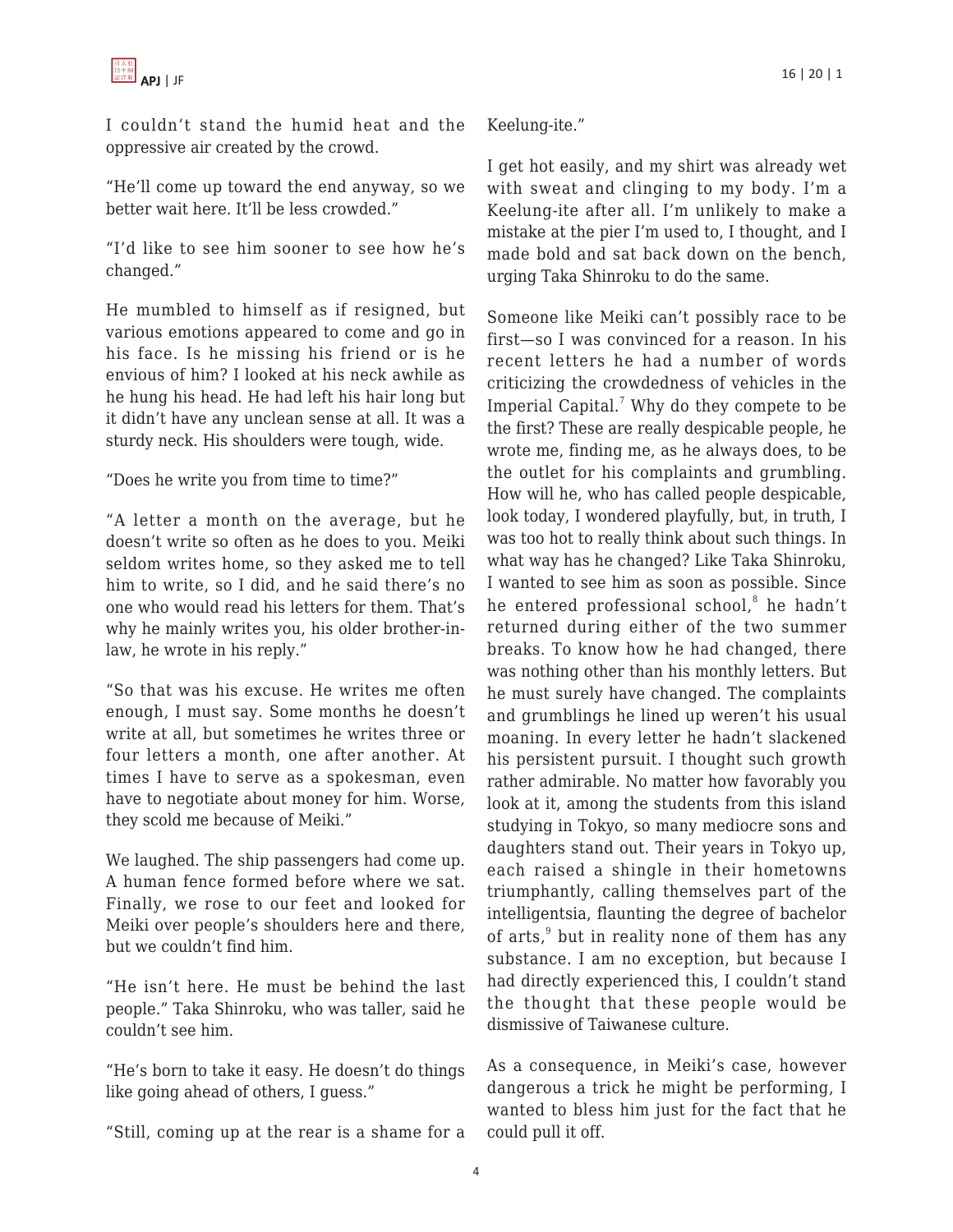

"He's going to graduate next spring. Then why has he decided to come back this summer? A strange man."

"He wrote in his letters he wanted to come back because Taiwan seems to have changed a lot."

"If you are away for as long as three years, you imagine things like that, I gather. We're eager to see him and he's eager to see us, too." When I said this, someone gently put his hand on my shoulder, so I turned to look.

As expected, it was Meiki. He was carrying a Boston bag and a basket of peaches he must have bought in Moji.

"Thanks for coming," he said and shook my hand. His palm was large. His bones were hard. Under a tuft of hair carelessly covering his forehead, I didn't overlook his friendly eyes brimming with tears.

"I haven't seen you for three years."

That was all. The three of us started walking in silence. There was only a smattering of people on the long overpass.

"How was the ship?" I found it somewhat odd to keep silent as if we were deeply moved. I wanted to find some way of starting a conversation.

"It didn't roll at all. There were so many students I wasn't bored, either."

"That's good. Being a student like that is something I never understood," said Taka Shinroku enviously.

"Not that good. They may have been welcomed in the past, but they're treated as some kind of burden these days," Meiki said as if dismissing the notion. Perhaps tired out by the ship, his cheeks were sunken. Our conversation became intermittent as if we hadn't said enough but at the same time as if we had said everything. Still, Meiki wasn't able to remain unconcerned about what was going on in his family.

"Still seem to be worried about a bride for me, my folks I mean. It's all so foolish. Remember I'm still a young man who's just added one year to twenty? I don't want to hurry."

"You've gone completely in-land style, $10''$  I said, and Meiki responded with a grin.

"That's why I didn't return last year and the year before. They pestered me so much about it in their letters I got scared to come home. I couldn't even send my photos casually."

"You mean you came back this time determined." I teased him and he showed an exaggerated surprise.

"No laughing matter. I've come back feeling far more serious. Because I've gotten the feeling from your letters and the newspapers that Taiwan has changed a great deal. Once a week I went to the library to look at Taiwanese newspapers. They all talked about things like 'training to become Imperial citizens $'$ <sup>11</sup> and 'daily-life reform.' In particular, the recent announcements of 'name reform'<sup>12</sup> and the 'volunteer system' have made me constantly anxious that I'm going to be left behind in everything. How Taiwan has changed under these current movements I desperately wanted to find out with my own eyes," Meiki said, as if he meant to line up each of the words.

"Well then, how did you feel? They say that a traveler's impressions often hit the bull's-eye, don't they? How about yours?" I was curious and asked.

"I was somewhat disappointed. My expectations may have been too great," he said, and started clattering down the stairs, then stopped after a couple of steps. Upon hearing that, Taka Shinroku, who was a couple of steps further down suddenly turned around and said, "That isn't so. Taiwan has been changing. It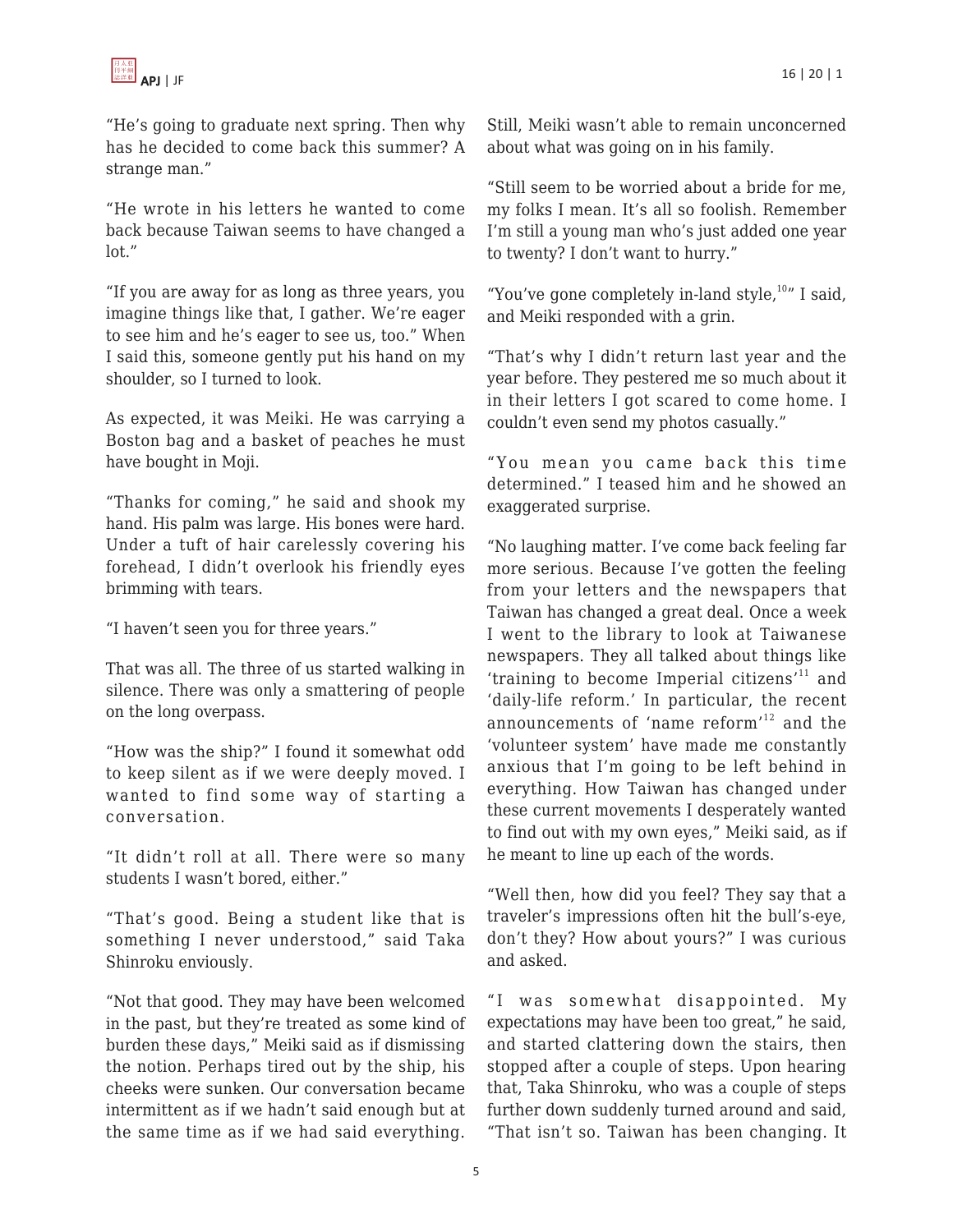

has been making big progress. Chō-kun still hasn't seen what's inside."

"I wonder about that. To my eyes it's as oldfashioned as it was. When I look around like this, there doesn't seem to be much progress. Leave Tokyo for a month and you'll see at least the position of a garbage box has changed."

"Well, this may not be Tokyo. This is the countryside. Buildings and plazas don't increase in just three years, do they?" Taka even flushed as he walked closer.

"No, I'm not talking about buildings or plazas. For example, even coolies and ginas<sup>13</sup> haven't changed much, don't you think? Some minutes ago we saw some warriors in white robes,<sup>14</sup> didn't we? There were coolies and ginas who walked past in front of them unconcerned, weren't there? I am talking about such specific things." He appeared ready to become argumentative.

"Yes, Taiwan has certainly made progress," I said. "It's also certain that Meiki's expectations were too great."

The station was crowded with ship passengers waiting for the train into town. Out of the station, our eyes, directly hit by the sunshine, were lost in the white plaza.

"It's hot after all, isn't it?" Meiki cried and raised the basket of peaches above his head. Saying, "Excuse me for a moment!" Taka Shinroku left us and came back pushing a bicycle he had left with some caretaker.

"Just like a flag march!" Meiki marveled, staring at a woman in a long dress<sup>15</sup> as she crossed before our eyes. With the lower hem of her dress fluttering in the wind, she, longlegged, seemed to make a swishy sound. So he feels nostalgic about such a thing, I thought enviously.

"The year I went to Tokyo, there was what was

called a reform dress of Japanese-Chinese combination. Is it all right to wear long dresses these days?"

"Right, there was. But it died out in a wishywashy way."

"Long dresses are good, aren't they?"

"In those days you'd agreed with the reform dress, hadn't you?" Taka Shinroku riposted without losing a beat.

"At the time I was advocating an 'environment theory.' I thought that 'training to become Imperial citizens' could be created outside the environment."

In that moment an omnibus turned a corner right near us. Comically panicked, Meiki jumped away. Taka Shinroku and I backed off a bit.

"Terrifying. The automobiles here," Meiki said, laughing it off. As if to make a joke of it, the noon siren resounded.

"I'll come tonight to see you," Taka Shinroku raised his hand at us from his bicycle and rode away.

"Make sure of that. I'll be waiting for you."

"A nice guy, isn't he?"

"We seldom have a man like that these days. Much more reliable than I am."

"I heard he went to school with you."

"It was a public school, and we've been good friends ever since. Above all, he is trustworthy. Yes, I should say he's my only friend."

"He speaks the National Language very well. I mistook him to be an in-land fellow. Is his parents' a marriage between an in-lander and a Taiwanese?"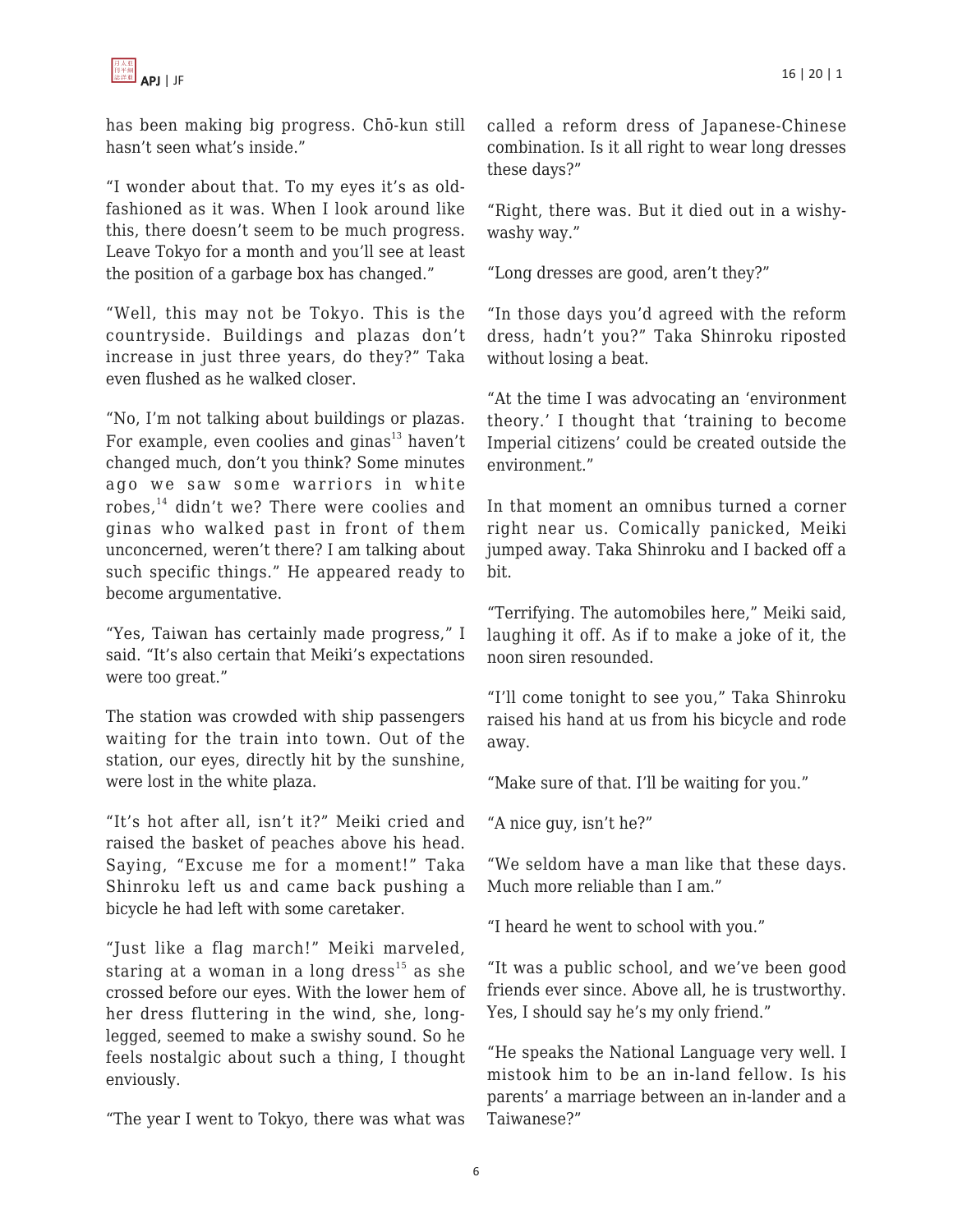"No, it's not a marriage between an in-lander and a Taiwanese. He went to work for an inlander's store as soon as he left school. It's a big food store employing thirty clerks, I hear, and it has all of them live together in a single room without any discrimination between inland and Taiwanese people. He appears to have learned the National Language while there. The way he wears a hakama, he does it far more perfectly than I can."

I could only marvel, just listening to him.

"My 'environment theory,' to tell you the truth, became possible because there was the living experimental basis called Takamine Shinroku."

"Takamine Shinroku"? I asked.

"Shinroku calls himself that using the surname Takamine among us." With that, he burst into loud laughter. I didn't understand why he did that.

"I see, he's reformed his name."

"No, he did that before the name-reform permission. The store had a manager called Takamine-san and he took good care of him, so Shinroku ended up calling him his older brother-in-law, I gather."

"That's admirable." When I said this, Meiki seemed to say something like "Hmm." Suddenly, he turned to me. "You're my older brother-in-law, have you reformed your name?"

 "No, while older folks are around, it's hard to persuade them." Troubled, I was evasive. To this Meiki said, more casually than might have been expected, "I guess that's the way it is. I guess it won't go that simply."

He appeared to understand the matter perfectly. I'd expected him to direct a much colder criticism toward me. He had considerable concern about name reform, he had indicated in his letters. Or, was that concern of his as temporary as his environment theory? Now talking to him directly like this, it became less clear. How he had changed was far, far more unfathomable than what I had learned about Taka Shinroku's life for the first time that day. The manner of change I could definitely discern was that he was no longer utterly nonchalant; he was now so acutely sensitive as to feel danger at even an omnibus making a turn. But to me that was in a realm I was no longer able to understand perfectly.

As I looked up at his broad forehead over which a tuft of hair fell, I felt a deep, incomprehensible loneliness.

Suddenly coming home and surprising my family, how will I excuse myself?—Imagining Meiki wondering so, I promised that night to meet him again and walked home.

That night, I selected three of the monthly magazines published in Taipei and visited Meiki at his home. It was just about ten o'clock and he was writing a letter to his friend in Tokyo. I invited him out for a walk to chat but he insisted on waiting for Taka Shinroku.

"Come to think of it, I haven't given you a gift yet, have I?" He rummaged in his Boston bag and took out a small box.

"It took me three days to make up my mind on a gift. I wanted to please you. But I settled for this miserable thing."

It was an elegant tobacco case made of cherry bark he said he'd found on the Ginza. I became envious of the fact that he took so much care in buying such a gift, and that he was able to do that.

"I didn't buy anything for my family. I brought gifts only for you and Shinroku, and I was scolded terribly. You have to consider our relationships with our neighbors and relatives. .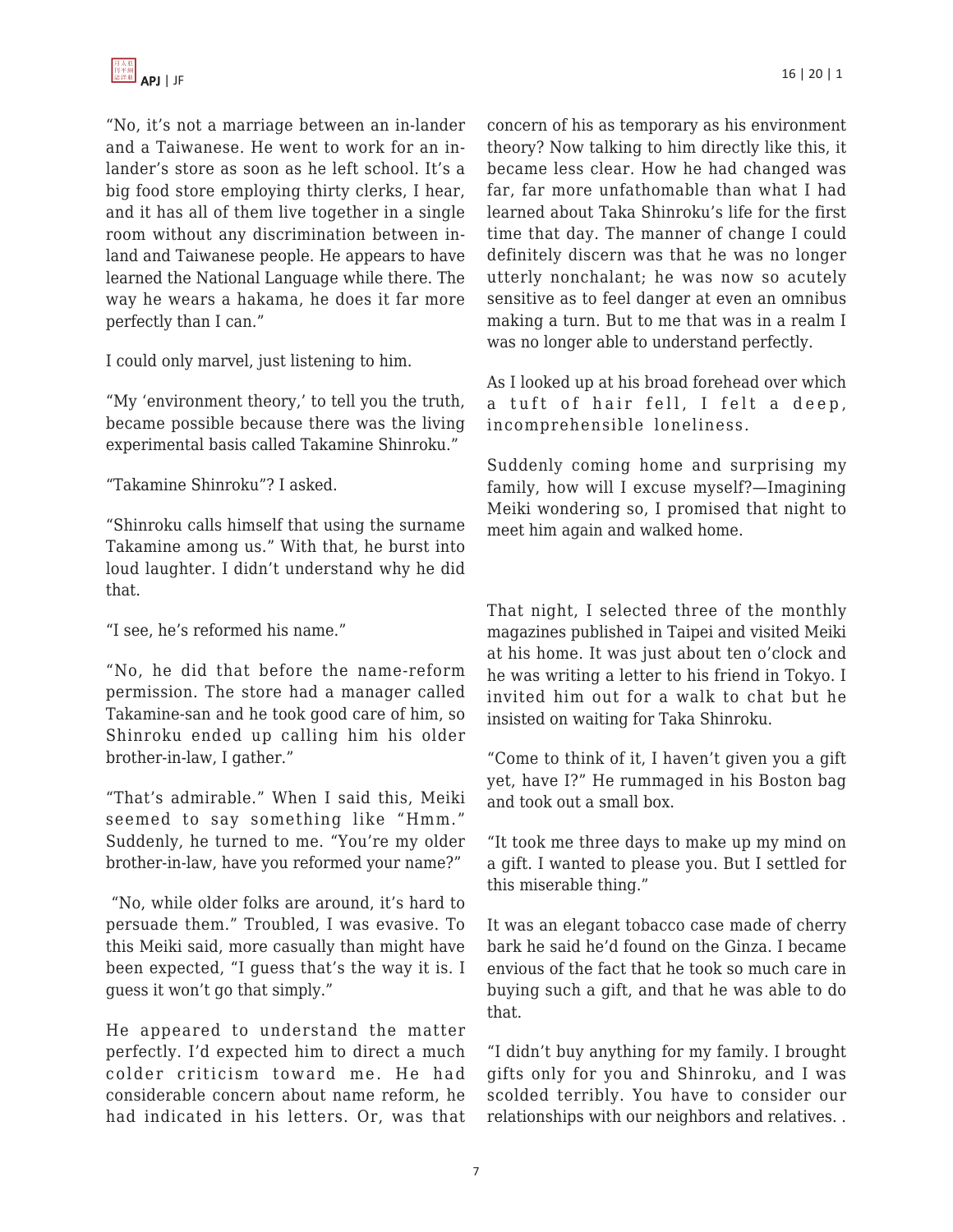

. . My mom scolded me about such a trivial thing as if it was a life-or-death matter."

Looking weary, his face showed no sign of vitality.

"Adult society is just like that. When I came back here, I resisted and suffered for some time, but I got used to it. Or, rather, I've become insensitive."

"Insensitive, you say. If that's the way it is, Taiwan can't change. The hunter becomes the hunted—doesn't that apply to you, my older brother-in-law?"

"I don't deny it. Old shells are as hard as you might expect. If you think you can easily break the shell, I'd say that's because of the youth of your emotion."

Now I've taken root in the red-brick floor, $16$  but for some time after I returned to Taiwan, I tried to break old shells—that's what I would have told him.

"The youth of emotion, I see. I'd rather brag that it's the youth of the spirit," he struck an arrogant pose.

Then there was a voice, "May I come in?" and with that Taka Shinroku in yukata stepped in.

"We've been waiting for you. Did your store close?"

"Not yet. I've been on the second floor for some time. Your mom is in a bad mood. If we knew Meiki was going to change like this, we wouldn't have sent him to Tokyo, she said, cutting you up."

"Yeah, that must be about gifts. Let her say whatever. Listen, here's something I bought for you," he said, and took out a gift that was the same as what he'd given me.

"Is it all right? For me to accept it?"

"I bought it for you. All right or not has nothing to do with it."

"What is it?"

"A tobacco case. Pretty good, isn't it?"

Meiki opened it for him.

"Beautiful, but I'm sorry, I stopped smoking."

"You did? When did you develop such admirable sense?"

"Last June I gave it up completely."

"Why's that? You were puffing away since you were under age."

"No particular reason, but I wanted to test myself. I tried to see to what extent I could control myself."

"I see."

"That's great. No ordinary person can do that." Drawn into the conversation, I said

"Before that, I'd tried to do the same several times but failed. But, since I joined the Patriotic Youth  $Corps<sup>17</sup>$  and started experiencing divine human training as 'deity-human unity,'<sup>18</sup> I've been able to conquer all evil ideas, personal benefit, personal desire."

"You mean Nishi Genji<sup>19</sup> Sensei's Patriotic Youth Corps?" I interjected before Taka finished. It was widely known that the Patriotic Youth Corps was an organization for 'training to become Imperial citizens' to unify in-land and Taiwanese youths. Many youth from the unit had already joined the military, it was said, but here I unexpectedly was hearing an explanation of the unit.

"How are you members of the Patriotic Youth Corps hand-clapping Shinto-style<sup>20</sup> related to the movement to 'train to become Imperial citizens'?" Meiki asked suspiciously.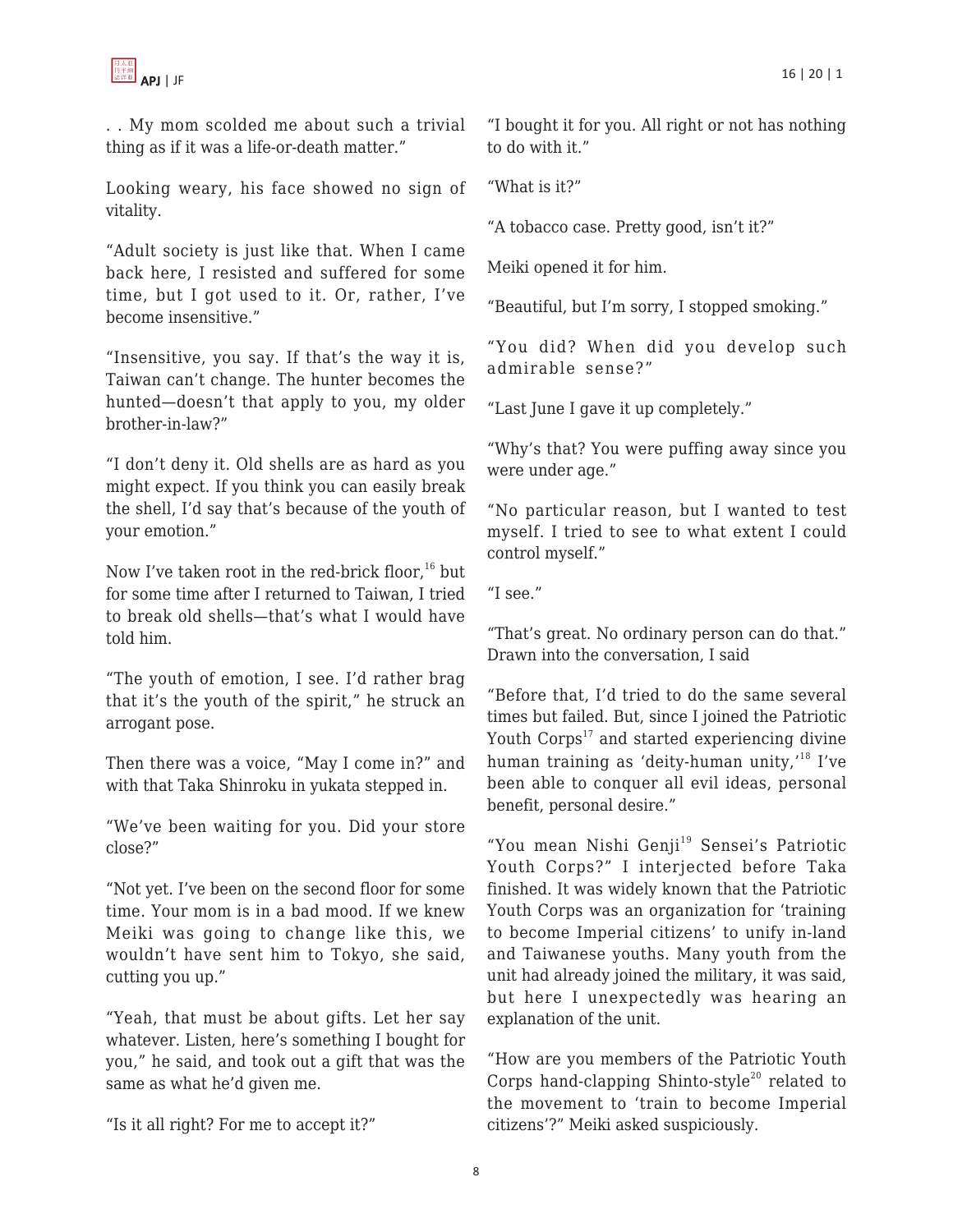"Of course we are closely related. 'Respect-todeities-revere-ancestors' ergo 'Imperial-citizen thought,' isn't that it?" As soon as I said this, Taka Shinroku flushed even further. The way he solidly settled down, his arms held up, indicated that he seemed quite used to this kind of debate.

"That shows your limited understanding. Hand clapping is guided by the deities so we may approach them. You can achieve 'deity-human unity' only by praying with 'divine clarity with supreme sincerity.' What was called matsuri in ancient times meant this 'deity-human unity.' Everything starts with matsuri. You know 'church-state unity' is the origin of 'governing in the Imperial Way,' don't you?<sup>21</sup> By clapping our hands, we members of the Youth Unit try hard to touch 'the Yamato soul'<sup>22</sup> so we may experience it. This is a divine experience that not all the youth of this island can hope to attain."

"Hmm," both Meiki and I groaned and kept silent for a while.

"I didn't know there was a way like that of 'training to be an Imperial citizen.'"

"That is not a way. That's the path we ought to take."

"That's the same, isn't it?" Meiki appeared offended, though soon he laughed spasmodically.

"You mean, you intend to spread the gospel among us."

"Of course, I hope to do that. The more members we have in the Unit the more progress Taiwan makes, we are convinced."

"That's the trouble. I can agree to this as a theory, but it'll be impossible as an actual case."

"We reject theories. We can only pray, we can

only act. Unless you act, you gain nothing. This belief makes the bonds among us members tighter."

"I wonder how many can follow this."

"If you doubt it, come to our dojo and take a look. You'll convince yourself."

"I hear you pay respects to a shrine at six every morning."

Seeing that Meiki visibly showed a loss of interest, I took on a conciliatory role.

"How about going to check the vending booths below the park?"

With that as a trigger, we talked about things like the fact that five-sen soba had disappeared, but I had to try quite a bit before taking the two out for a walk.

 Four days after that, on Sunday night, I went with my child to visit Meiki at his house. The third floor of the house was a large tatamiroom, which Meiki occupied all by himself. Reflected on the shoji were two shadows in a fierce debate.

"Your 'deity-human unity' may be fine, but biased, narrow ideas are not good for the future of Taiwan. I don't want such things to push us around. I'm scared that Taiwan's core youth is nurtured by such things. Even now we are a truly itty-bitty race indeed, aren't we? That's what you realize yourself painfully, isn't it? Culturally we're an extremely low-level race. We can't do anything about that. We had no education, no training, until now. But, even if 'training to become Imperial citizens' is what's urgently needed at the moment, it's adequate if we provide what's been lacking, education and training, as soon as we can, isn't it? All we have to do is to pull our levels up to those of inlanders, isn't it? Is it necessary to clap your hands for that purpose?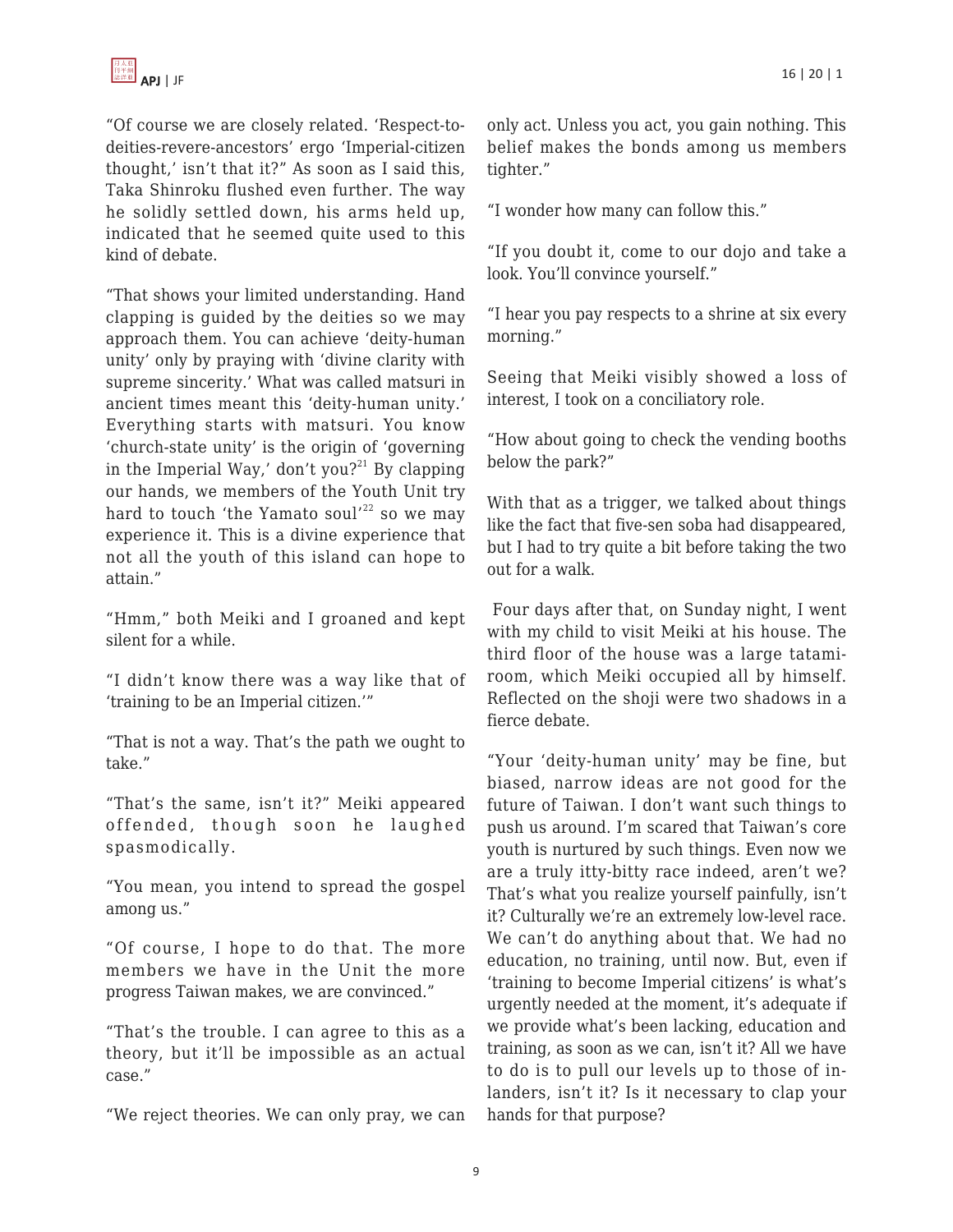"You're talking about nothing more than the cultural problem? But you're terribly misunderstanding the matter. What I'm talking about is the spiritual problem. It's the injection of the Japanese spirit."

"You bring in the Japanese spirit, I see." Meiki fell onto his back.

"It's important to inject even more of the Japanese spirit. In Japanese life, no life exists that neglects the National Polity. $23''$ 

"Hmm, you're right about that," Meiki said, though he hadn't conceded defeat. "But the injection of the Japanese spirit doesn't mean something as 'divinely possessed' as you might think. A Japanese is what you and I, or probably anyone who has been educated in Japan, can become. In my case, I can definitely tell you that I've become completely Japanese. Can becoming Japanese be so hard? I don't think so. When you bow deeply before the Double Bridge<sup>24</sup> and are moved to feel solemn, that's enough, don't you think? Bow deeply before the Yasukuni Shrine and feel indescribably moved—that means you are Japanese, does it not? Tears spring up, but they do not come out because you want them out. They come out by themselves, you can't control them, the tears simply come out. Isn't that enough? Take any young man nowadays. Take him to the Imperial Plaza. You don't have to have him bow, he will bow just fine."

There was a moment of silence. Meiki was seated cross-legged, the lower hem of his yukata tucked up, his thin arms gripping his ankles, and he maintained that posture. His eyes were glaring weirdly.

"Well, then, that means both of you have completely agreed from the start that you become Japanese. If that's the case, there's no room for debate, is there?" I said, deliberately playing dumb.

"It's the methodology," Meiki's voice carried

the momentum of the passion.

"We had set the same goal before Meiki went to Tokyo," Shinroku said. "We had agreed before our debate that our goal remains the same now, there's no mistake about it, but what's confused us is the path to reach that goal. Meiki began to claim that my way of doing it is 'divinely possessed.'"

"You accused me by saying I'm a follower of Judaism, that I'm Western-infatuated, didn't you?"

"Meiki, you are saying something like this. You're saying that for 'training to become Imperial citizens' we must first improve our culture, improve our life. For that, you're saying that we must accept other things more widely, with a greater sense of freedom, aren't you?"

"I'm not talking about anything like freedom," Meiki corrected me. "But Shinroku is misunderstanding this. I am agreeing that Taiwanese culture should be one of the regional cultures of Japan. Except that the way he talks, Shinroku sounds so 'divinely possessed' that my head can't accept it."

I kept silent awhile, sorting out my uncertain, wild surmises. I thought I understood what was in Meiki's head that made him say, "Your head can't accept it." But I understood that what Shinroku was thinking was better organized.

"I can't help it if with your 'all-scientific' head you call me 'divinely possessed," Shinroku said. "But by clapping our hands we are living a faith. It's a question of faith. It's a faith that we can become Japanese."

"That you think you can't gain that faith without clapping your hands, that's what my head can't accept."

"No, that's not it. If it's Japanese faith, that's born by clapping your hands. We clap our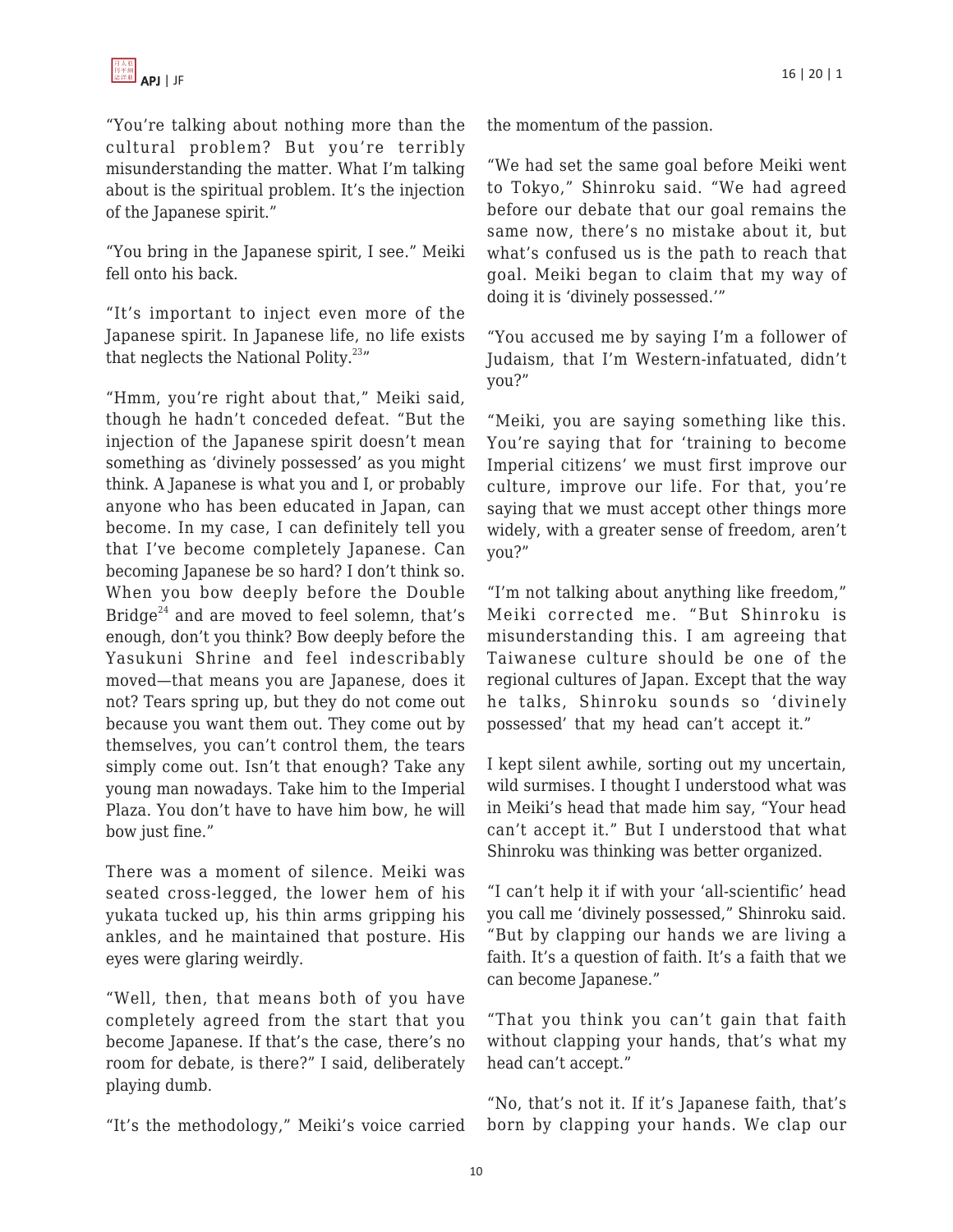

hands when we accept a meal. We clap our hands when we go into battle."

"Hmm. ——But," Meiki closed his lips firmly. But he didn't look defeated. It belongs to the question of subtle emotion you can't express with the weapon called language. This shade of emotion can't be understood except by the person who had it. No matter how hard other people might try, they wouldn't be able to wipe it away. Meiki clung to the word "But," and wouldn't let it go, because, I imagined, he was entangled in this lovely feeling of his.

"But——I can't stand the way you make it so 'divinely possessed,'" he said, spitting the words out, again falling onto his back.

But the following day, when I was alone adjusting accounts in my store, Meiki walked in, rather casually, clutching in one hand the monthly magazines I'd taken to him.

"I see, you rarely come to me like this."

He grinned awhile. Then, with the air of someone stubbornly unwilling to disclose something, he shopped around the shelves of my store for some time. Finally, he sat down with a thud on the chair in front of my desk, and said, "I ran away. Shinroku came again. He's bothersome, so I sneaked out."

"That's rude to him. It's no good to abandon your friend in debate."

"No, I don't mean to abandon him. I just got away from him. We don't jibe in our talk, you see. He starts running blindly like a hoodwinked fool. That's what I can't stand. He says single-mindedly 'Japanese,' 'the Yamato soul.' He doesn't take any criticism at all. I can't stand that."

"Even so, you too say 'Japanese,' 'Japanese.'"

"True, we've got to become Japanese. But unlike him, I don't want to be like a horse saddled with a carriage. Why do we have to become Japanese? That's the question I ask first. I was in Japan. I grew up with education in Japan. I cannot speak anything but Japanese. I can't write letters unless I use Japanese kana. That means I have no meaning in living unless I become Japanese."

Meiki said this in one breath. When I heard it, I was suddenly struck by a thought. So that was what he was thinking. That was why he set a goal but had to suffer—I had an oddly ironic feeling.

"You calculate closely. What you got out of all that was the goal you set."

"No, I had set my goal before all that." Meiki showed a faint smile and quickly looked down.

"You mean you did all that calculation after you went to Tokyo. I'm surprised."

"To tell the truth, I'm surprised myself."

He maintained his faint smile. But that smile was now a shrewd one. As I watched him, I thought truly that he was a weak-willed person. Without being able to dash toward the goal he set, he was distracted all the time, against his will, because of that calculation. But there was something you couldn't clearly explain about that calculation, too. That was because, as he said himself, he had grown up as a Japanese since birth. No, even before he was born, he was fated to be one. He unhappily calculated that fate on the intellectual abacus he got in Tokyo. Was that the tightrope trick I had expected—was that the expectation, however vague, I had for him when I parted with my Tokyo life eight years ago, a sentimentality that had not disappeared even now?

As the electric light hit the bare wall of red bricks, I felt suffocated.

I couldn't make any progress in adjusting accounts as long as he was with me, so I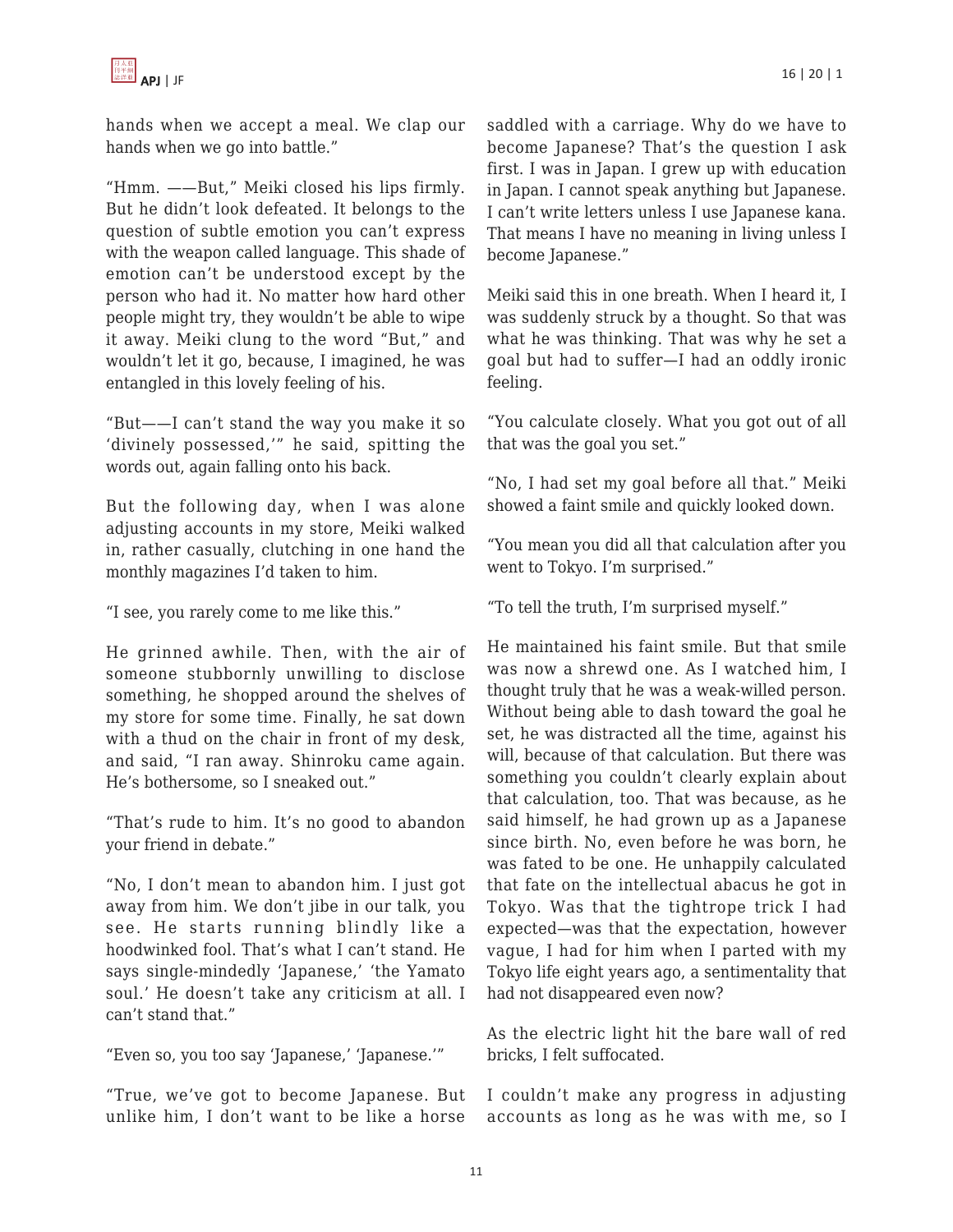chased him up to my older sister on the second floor. He went up to the second floor obediently. The noise he made on the absurdly high staircase resounded through the house, and a terrible loneliness assaulted me.

Just about ten days later, I was startled when reading the morning paper after breakfast.

Volunteer application with blood oath: Mr. Taka Shinroku—that headline was in No. 5 point type.

Grabbing the paper, I at once hurried to Meiki's house. A few houses before his, I caught up to him. He rarely got up so early.

"Did you know Shinroku applied to be a volunteer with a blood oath?"

"Just been to him. I'm coming back just now. What an extraordinary thing he did."

We entered his house in silence. His face showed a lack of sleep but also excitement; he took a breath.

"I went to Shinroku to apologize. He's ahead of me. Shinroku is the one who will move Taiwan for Taiwan's sake. I am after all a powerless human being who can do nothing for Taiwan. My head is too big. I told him that. He had finally persuaded his 67-year-old mother and submitted a volunteer application yesterday. He hadn't told me anything about this before he submitted the application. He cut off his little finger. $^{25}$  I can't do anything like that. Like a man. I went and bowed to him."

"You've got something good about yourself, too," I said, without meaning to tease him.

"From now on, I'll totally remake myself. So, older brother, back me up." In a shrill voice, Meiki seemed to struggle to crush something hot that was coming out of him.

His staircase was too narrow for both of us to walk up side by side so I walked behind him. He was tall. With him blocking the way, it was dark, and I climbed, as if counting each step, choosing the lighter spaces.

Slowly going up like that, the staircase was quite long.

**Hiroaki Sato** has published three dozen books of translations into English including *Japanese Women Poets: an anthology* and *Miyazawa Kenji: selections.* His *One Hundred Frogs: from renga to haiku to English* is an account of renga and haiku written by Americans. President of the Haiku Society of America from 1979 to 1981, he won the PEN American Translation prize, with Burton Watson, for *From the Country of Eight Islands: An Anthology of Japanese Poetry*, in 1982, and the Japanese-U.S. Friendship Commission translation prize twice—for *Breeze through Bamboo: Kanshi of Ema Saikō*, in 1999, and for *The Silver Spoon: Memoir of Boyhood in Japan*, in 2018. His next book is *On Haiku* from New Directions.

**Lili Selden** is the co-translator of Kayano Shigeru's *Our Land Was a Forest: An Ainu Memoir.* In addition, several of her translations of colonial-era short stories in Japanese by Taiwanese writers have appeared in Taiwan Literature: English Translation Series.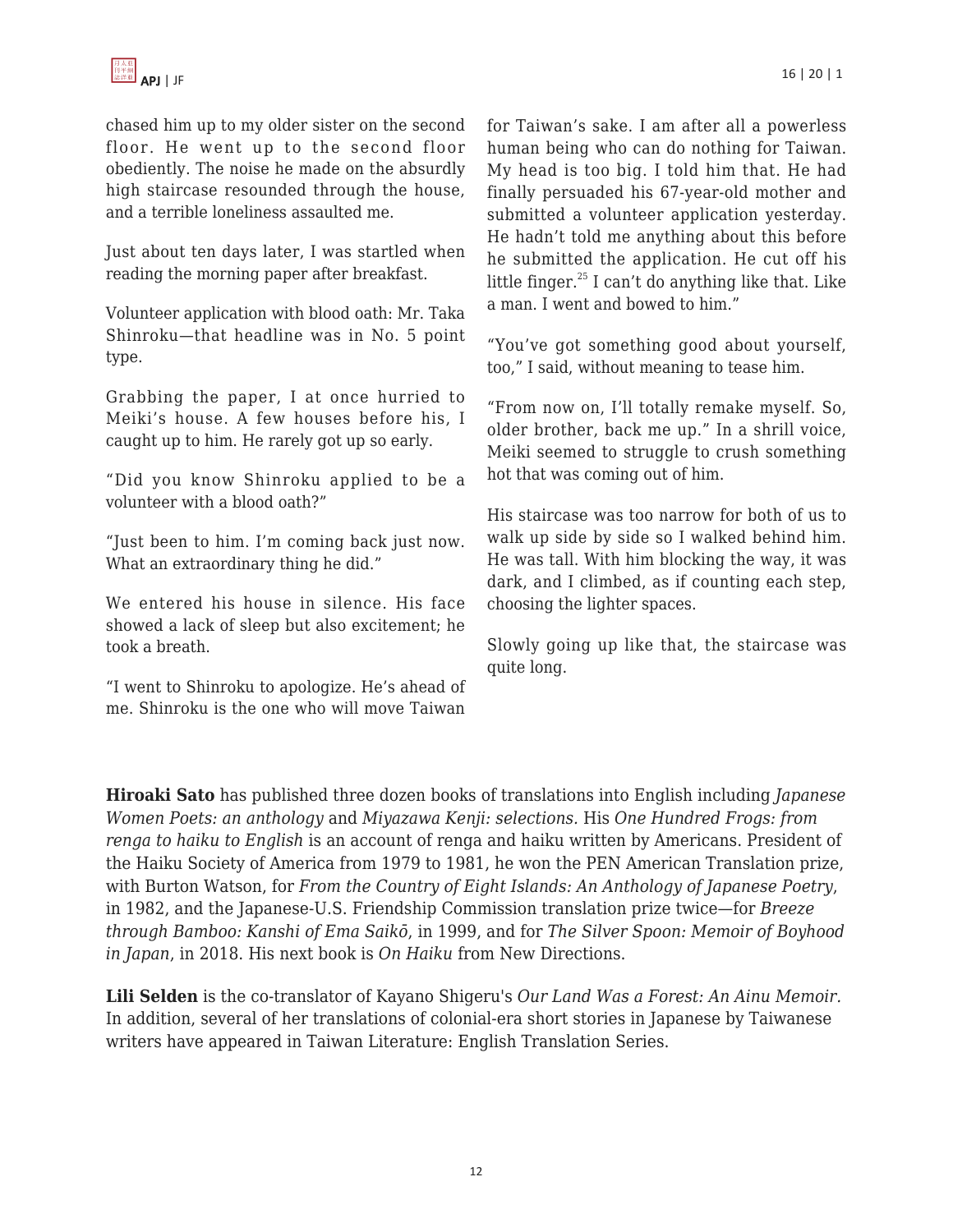

## **Notes**

 $^1$  This annotated translation is an expanded and revised version of Hiroaki Sato's translation of "The Volunteer," first published in 2016 in *Taiwan Literature: English Translation Series* no. 37 (eds. Kuo-ch'ing Tu and Terence Russell).

 $^{\rm 2}$  Following the 1919 revision of the education laws, junior high school 中学校was set at five years for those who finished elementary school (those beyond age 12).

 $3 \&$ 学校Established in 1898 to teach Taiwanese children Japanese. In 1923, the law was revised to teach the same subjects as in Japan. It corresponded to the 6-year elementary school小学校. In 1941 the laws were further revised to merge the schools for the Taiwanese with those for the Japanese, calling both *kokumin gakkō*, "people schools," imitating the German *Volksschule*.

 $^4$  The education law revised in 1907 changed the 4-year ordinary elementary school 尋常小学 校and 4-year higher elementary高等小学校to a 6-year ordinary elementary school and 2-year higher elementary school.

<sup>5</sup> 国語*kokugo*, "national language," that is, Japanese, to distinguish it from *gaikokugo*, a "foreign language," in this case Chinese.

 $7$  That is, Tokyo.

<sup>8</sup> 専門学校*.* Also translated as "vocational school." So called because such a school was dedicated to one "profession," such as medicine, law, or commerce. It would correspond to today's college or university.

 $^9$  In those days, the BA had as much weight as a professional degree or even a PhD these days.

 $10$  During the period when Japan had colonies and other territories, the Japanese distinguished between *naichi*, "in-land," referring to Japan proper, and *gaichi*, "out-land," overseas, referring to all the rest.

<sup>11</sup> 皇民化錬成*kōminka rensei. Kōminka* meant "turning (Taiwanese) into Imperial citizens," which today may be called "Japanization," and *rensei*, "training," "drilling," a word with some religious overtones. At the time Japan was under "the emperor system." Under the system, all Japanese could be called *kōmin*, "the emperor's subjects," which led to the idea of extending the term to the peoples in Japan's colonies, hence *kōminka*. The term was officially promoted by Governor-General Kobayashi Seizō (1936-1940) in 1939 as one of the "three main policies": *kōminka*, (further) industrialization, and turning Taiwan into a base for Japan's expansion to the South Seas. It included prohibition of the use of the Chinese language in newspapers, promotion of changing names into Japanese-sounding names (see next footnote), promotion of respect for Shintoism, and promotion of the use of the Japanese language at home and adaptation of the "Japanese way of living," such as tatami, shoji, and other aspects of Japanese housing.

<sup>12</sup> 改姓名*kaiseimei*, "name reform," that is, changing names to sound and look like Japanese names. Because of Chinese influence following a brief period of Dutch rule in the midseventeenth century, most Taiwanese had Chinese names.

 $13$  Unidentified.

<sup>14</sup> Soldiers seriously wounded in battle, who, after being hospitalized, were often out on the streets begging for money in Japan, and, apparently, in Taiwan as well. These men usually